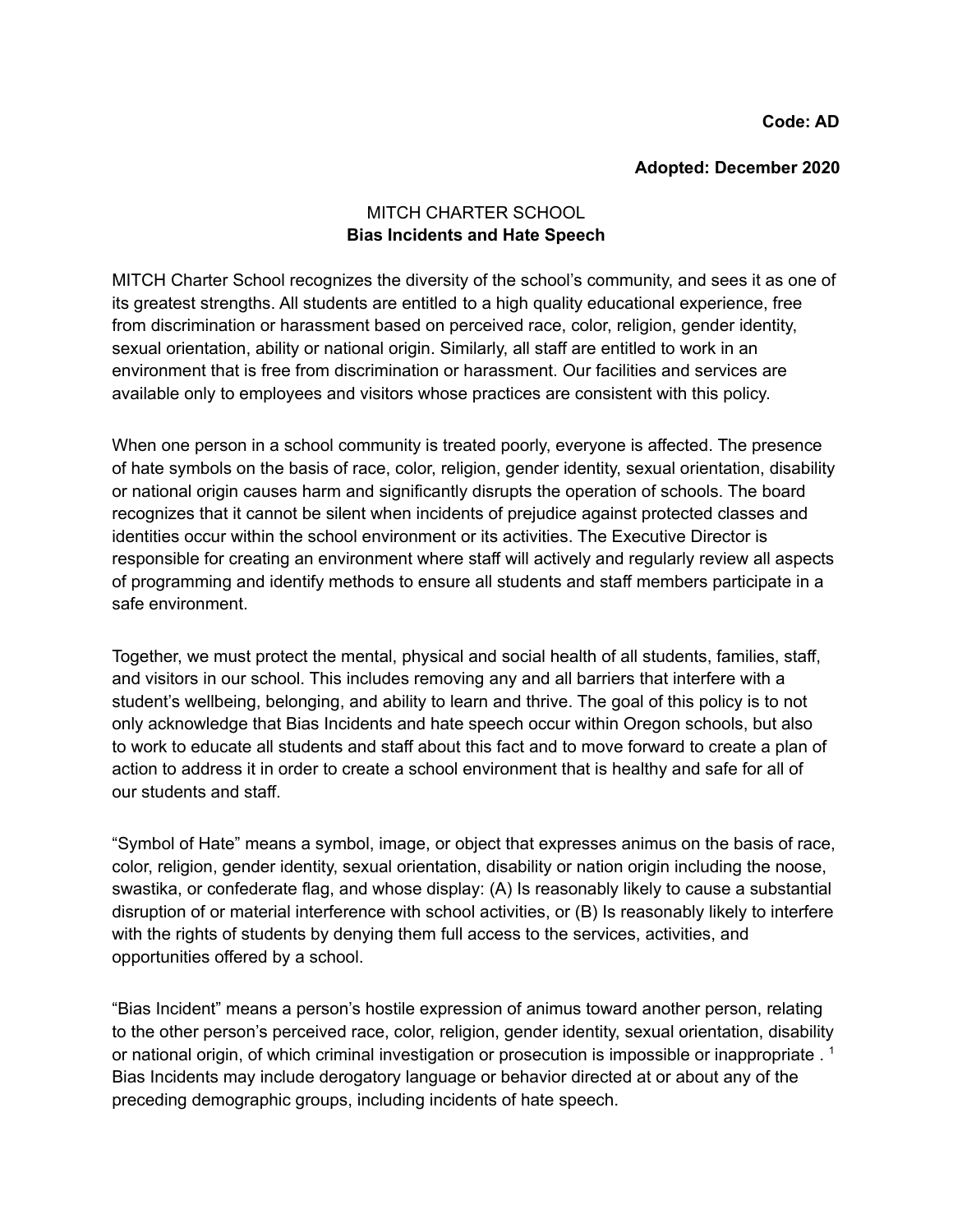MITCH Charter School strictly prohibits Bias Incidents at all times.

## **Education and Engagement**

MITCH Charter School leadership shall regularly provide substantive educational opportunities and experiences to students, teachers, classified employees, administrators, board members, and TTSD community members on equity, access, inclusion and belonging to prevent and address Bias Incidents. These educational opportunities and experiences shall include trauma-informed research and implementation, culturally responsive education, positive behavioral solutions, school culture committee gatherings and surveys to address and assess community perceptions of inclusion, belonging, and family engagement. They may occur both in a classroom setting and outside of a classroom setting, and shall be designed to develop skills in identifying, preventing, and responding to Bias Incidents. Furthermore, the educational opportunities and experiences should be developmentally appropriate and vary depending on the grades and ages of the students.

# **Reporting**

The board recognizes that persons impacted by Bias Incidents and hate speech extends broadly to include individuals at whom an incident was directed as well as students in the larger school community likely to be impacted by the incident. Those who have experienced or are aware of a Bias Incident or hate speech are encouraged to report this incident to the appropriate channel. If safely possible, providing documentation including pictures, screen shots, or saving any physical materials is helpful to this process.

If a student, staff member, or volunteer feels that they have been subjected to a Bias Incident or other inappropriate conduct based on race or any other protected class, they are encouraged to report this to a school employee. Any staff member who has knowledge of conduct in violation of this policy shall immediately report their concern to the Executive Director. Reports may be made anonymously.

The Executive Director, School Counselor and/or Equity Coordinator will take reports confidentially and conduct a prompt investigation of any reported Bias Incidents. Leadership will follow up on any complaint or report by utilizing the appropriate complaint process(es), depending on who was involved in the incident. All reports shall be tracked and filed by the Executive Director, School Counselor and/or Equity Coordinator.

Reports of staff conduct may be directed to the Executive Director. Reports of the Executive Director may be directed to the Board Chair. Upon receipt of a report, the Executive Director or Board Chair will ensure that the appropriate complaint procedure is followed.

MITCH Charter School is committed to ongoing communication throughout the investigation.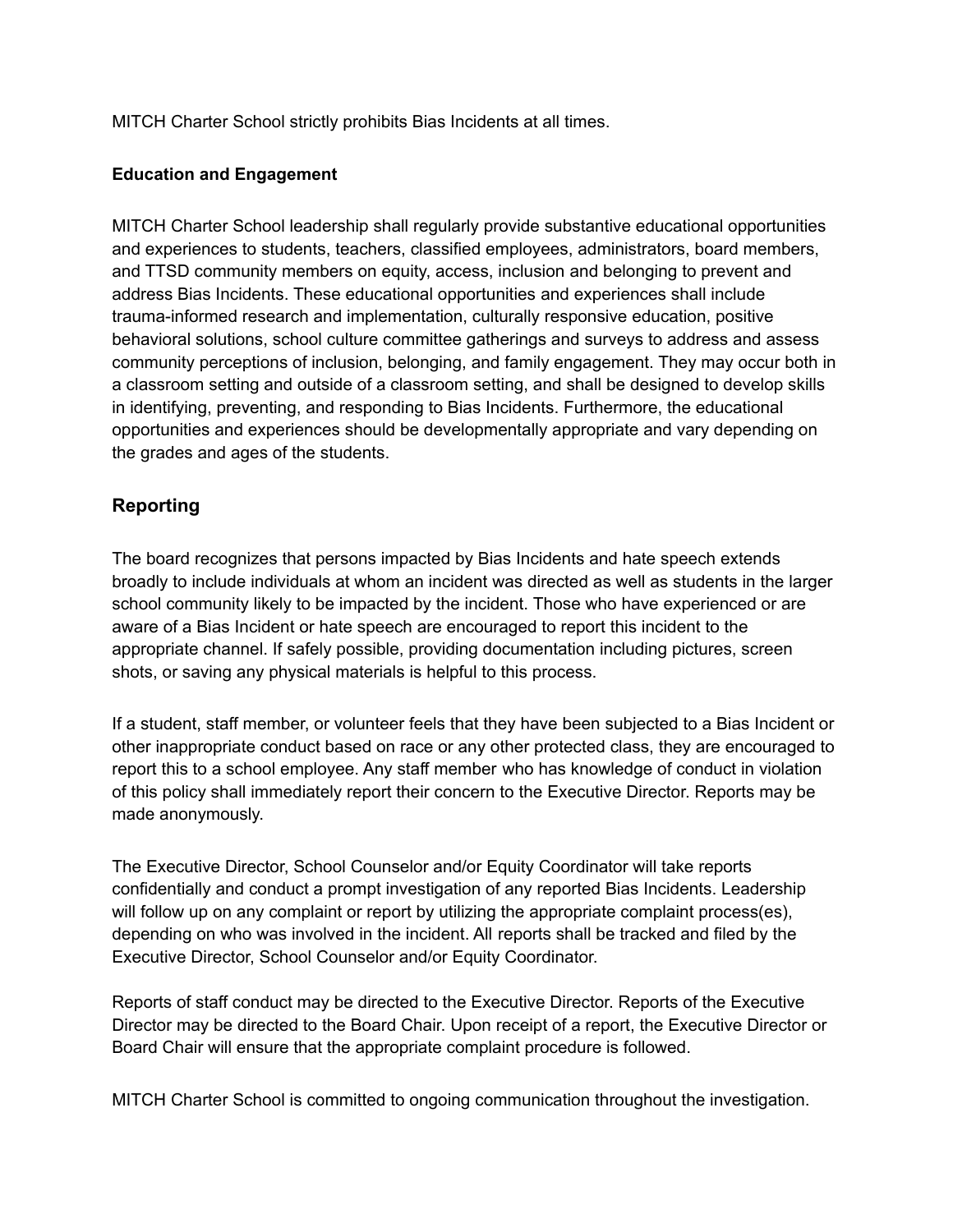When the person making the report is known, they shall be notified when the investigation has been completed and, as appropriate and when authorized by law, the findings of the investigation and any remedial action that has been taken. If any of the information aforementioned cannot be shared, a citation to the law prohibiting release and an explanation of how that law applies to the current situation. The person reporting may appeal the initial decision in accordance with the applicable complaint procedure. Retaliation against any person who is a victim of, who reports, who is thought to have reported, or who files a complaint about a Bias Incident in good faith, or otherwise participates in an investigation or inquiry, is also strictly prohibited and will be subject to discipline.

## **Accountability for Implementation**

It is critical that this policy be applied uniformly and with fidelity throughout the school.

School Leadership, including the board, Executive Director and Equity Coordinator, will develop and implement instructional materials to make this policy and related practices including reporting procedures, educational processes, and possible consequences known to all school employees and students. Plans will outline and describe each of the school's goals, strategies and tactics for implementing this policy, and any other relevant programs.The Equity Team shall complete a mid-year and end-of-year report in a format determined by the Executive Director, including school-level data on reporting violations of this policy.

### **Solutions**

Solutions are responses to originators of Bias Incidents. The board recognizes that discrimination, exclusion, othering, harassment, and the use of hate symbols and hate speech are complex and multifaceted, and often reflect systemic problems rather than individual shortfalls. Therefore, these responses should include trauma-informed, healing-centered approaches that address the root causes and consequences of these harmful acts, and create opportunities for education and learning while avoiding blame, punishment, or further exacerbation of the attitudes and biases that may have prompted the event(s). Every effort will be made to educate those committing the offense regarding the impact of their actions with appropriate, non-punitive remedial measures.

These solutions may include required education, required participation in activities, restorative justice programming, removal of school privileges, and disciplinary action. These responses shall be enacted in partnership with the School Counselor. All solutions should be age appropriate and developmentally appropriate, and to the extent practicable, use approaches that are shown through research to be effective to correct behavioral problems, while supporting a student's attendance to school and classes. Responding staff will be required to recognize the experience of all persons impacted, acknowledge the impact, commit to taking immediate action, and prevent further harm against those persons impacted from taking place.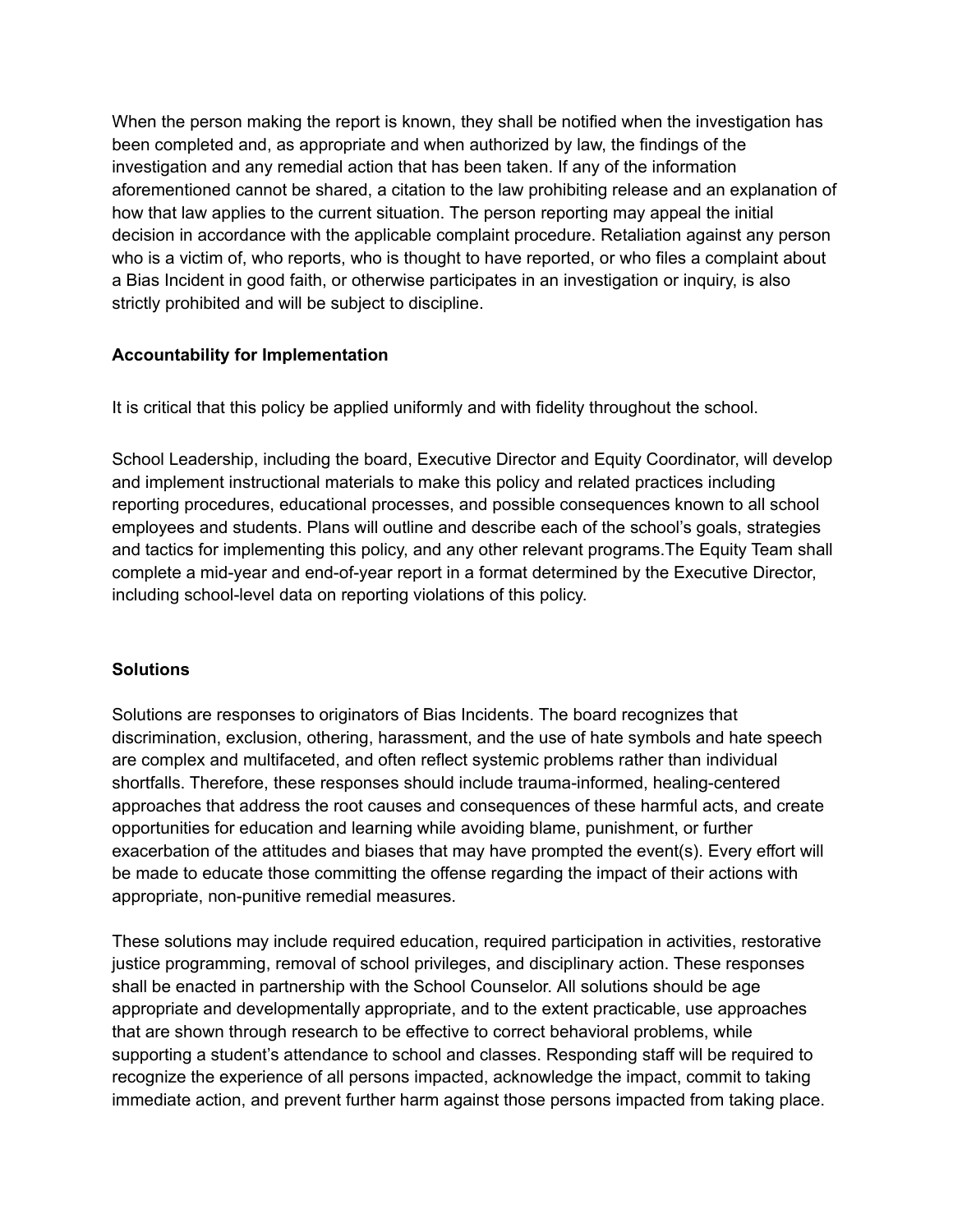MITCH Leadership will ensure careful consideration of the rights and needs of the individual concerned, as well as the best interests of other students and the school program as a whole. Any disciplinary action prompted by a violation of this policy shall follow district policies on student discipline.

### **Healing**

When handling Bias Incidents, the responding building and district staff shall prioritize the safety and well-being of the victim. The board recognizes that in some situations, the victim of a Bias Incident may never fully heal. MITCH Leadership will strive to minimize and mitigate harm experienced by the victim. Any redirection procedures will include educational components that address the history and impact of hate as well as procedural components to ensure the safety, healing, and agency of those impacted by hate, accountability, and transformation for people who cause harm as well as transformation of the conditions that perpetuate the harm.

The board encourages the use of restorative practices when appropriate and available, and discourages the use of "zero tolerance" approaches that have proven to be ineffective based on research and could inflame problems.

Victims of Bias Incidents are entitled to know that an investigation has been initiated, and they shall be notified when the investigation has been completed and, as appropriate and when authorized by law, the findings of the investigation and any action that has been taken. When the findings cannot be shared, the reason shall be communicated clearly to the victim and/or family. Victims will be provided with support and resources. This includes instances with multiple victims, including incidents that occur in the classroom.

When substantial disruption to a student's education could occur, accommodations to ensure the safety and well-being of the victim shall be made, as appropriate and with the support of the victim and/or the victim's family.

The board will strive to end inappropriate behavior by providing supportive measures and educating staff, students, and community members. This includes when conduct does not rise to the level of statutory or policy definitions or it is determined that discipline is not warranted. Together, we must protect the mental, physical and social health of all students, families, staff, and visitors in our schools. This includes removing any and all barriers that interfere with a student's wellbeing, belonging, and ability to learn and thrive.

"Bias Incident" means a person's hostile expression of animus toward another person, relating to the other person's perceived race, color, religion, gender identity, sexual orientation, disability, or national origin, of which criminal investigation or prosecution is impossible or inappropriate.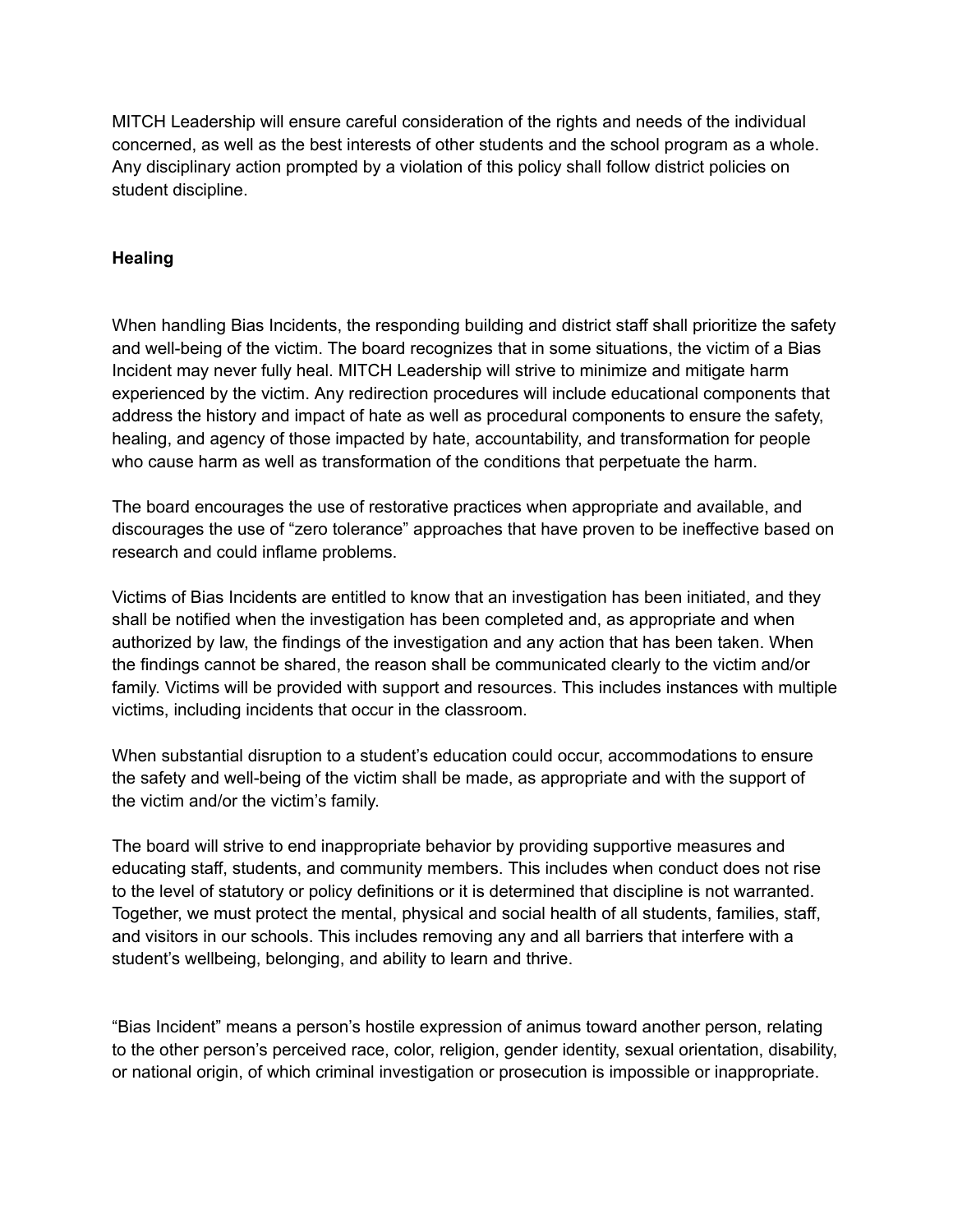Bias Incidents may include derogatory language or behavior directed at or about any of the preceding demographic groups.

"Symbol of Hate" means a symbol, image, or object that expresses animus on the basis of race, color, religion, gender identity, sexual orientation, disability or nation origin including the noose, swastika, or confederate flag, and whose display:

(A) Is reasonably likely to cause a substantial disruption of or material interference with school activities, or

(B) Is reasonably likely to interfere with the rights of students by denying them full access to the services, activities, and opportunities offered by a school.

END OF POLICY

Legal References

- ORS 137.678
- ORS 163.190
- ORS 163.197
- ORS 107.705
- ORS 166.065
- ORS 166.155 166.165
- ORS 174.100(7)
- ORS 332.072
- ORS 332.107
- ORS 339.240
- ORS 339.250
- ORS 339.351 339.368
- OAR 581-021-0045
- Title VI of the Civil Rights Act of 1964, 42 U.S.C. § 2000d (2012).

Cross References

- JFCF/GBNA Hazing, Harassment, Intimidation, Bullying, Menacing or Cyberbullying
- AC Nondiscrimination